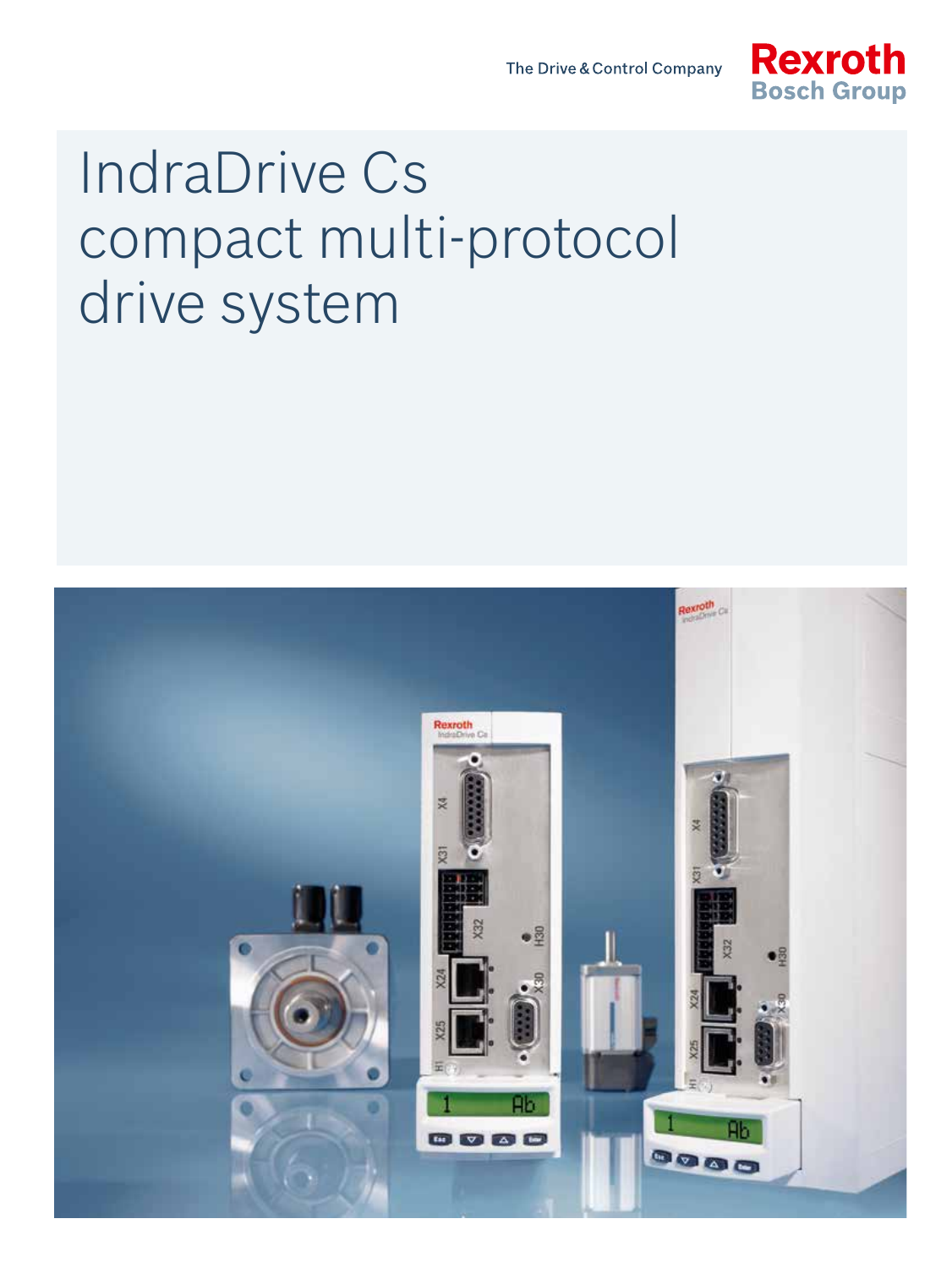## IndraDrive Cs – compact drives with Ethernet-based communication

With the new, compact IndraDrive Cs drive system, Rexroth is expanding the lower power range of the IndraDrive drive platform that has enjoyed worldwide success. In addition to its space-saving design and outstanding performance data the IndraDrive Cs also offers an extensive range of Ethernet-based communication interfaces.

The newly developed communication hardware with multiple protocol compatibility enables the IndraDrive Cs to meet today's higher requirements for openness and consistency. sercos, PROFINET IO, EtherNet/IP and EtherCat are available even in the first expansion level. These Ethernet-based interfaces are connected via universal communication hardware which is easily configured by means of software.

Rexroth has thus given users a high degree of flexibility in communication with minimal engineering work. Combined with the new multiple encoder interface for evaluating all standard encoder types and an additional vacant slot, it is possible to confidently cover very specific drive tasks. With IEC-compliant motion logic and industry-specific technology functions the IndraDrive Cs is ideally suitable for a wide variety of applications.



▲ IndraDrive Cs is the **intelligent and multiprotocol-capable compact drive system to increase the efficiency of machines and plants.**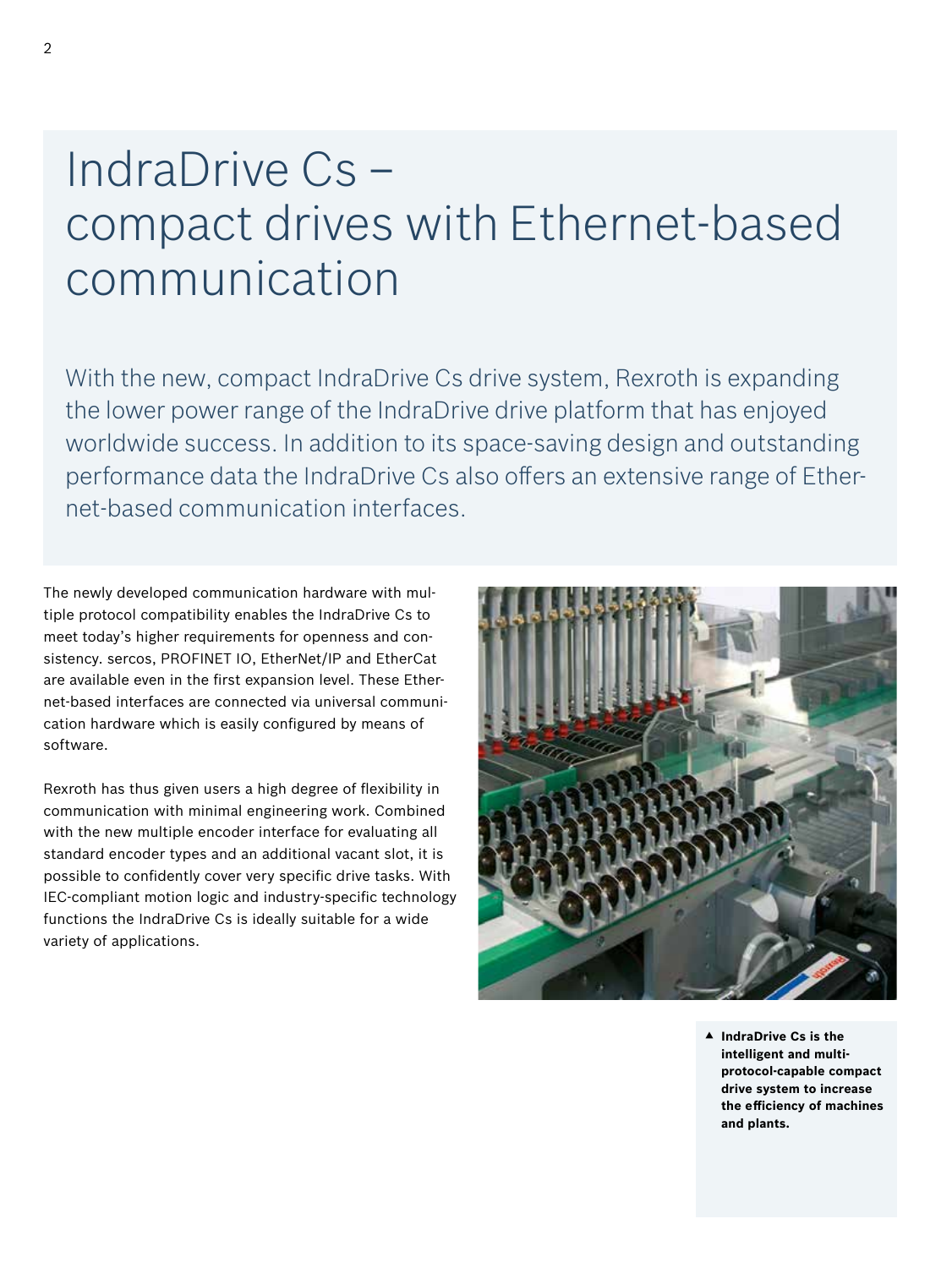## The drives – universal and intelligent



#### **Multiple Ethernet**

The new communication interface with multiple protocol compatibility enables IndraDrive Cs to be used on a universal basis with a wide range of Ethernet-based communication protocols – without even requiring any changes to the hardware.

IndraDrive Cs supports the following protocols:

- $\triangleright$  sercos III
- **PROFINET IO**
- $\blacktriangleright$  EtherNet/IP
- $\blacktriangleright$  EtherCat

Alternatively, IndraDrive Cs can also be equipped with a conventional communication interface such as PROFIBUS or CANopen.

#### **Multiple Encoder**

With its multiple encoder interface, IndraDrive Cs is able to support the most common encoder types – which gives you total freedom to select the encoder and motor system of your choice.

IndraDrive Cs supports the following encoder types:

- $\blacktriangleright$  EnDat 2.1 and 2.2 absolute encoders
- $\blacktriangleright$  Hiperface® absolute encoders
- Rexroth MSM motors absolute encoders
- $\blacktriangleright$  1 V<sub>pp</sub> incremental signals
- $\triangleright$  5 V TTL incremental signals
- SSI encoder
- Resolver

#### **Technical features**

- ▶ 2 series for direct connection to 110 230 VAC or 200 - 500 VAC line
- $\blacktriangleright$  suitable for motors with continuous outputs of 0.05 to 9 kW
- $\blacktriangleright$  complete range of scalable drives
- $\triangleright$  compatible with the IndraDrive family
- $\blacktriangleright$  digital inputs/outputs and analog input on board
- $\blacktriangleright$  intelligent operating panel with programming module function
- $\blacktriangleright$  IEC-compliant motion logic (option)
- $\triangleright$  integrated safety technology Safe Torque Off, Safe Brake Control and Safe Motion – up to category 4, PL e according to EN ISO 13849-1 and SIL 3 according to EN 62061 (option)
- $\blacktriangleright$  flexible activation of safety functions via CIP safety on sercos or via discrete signals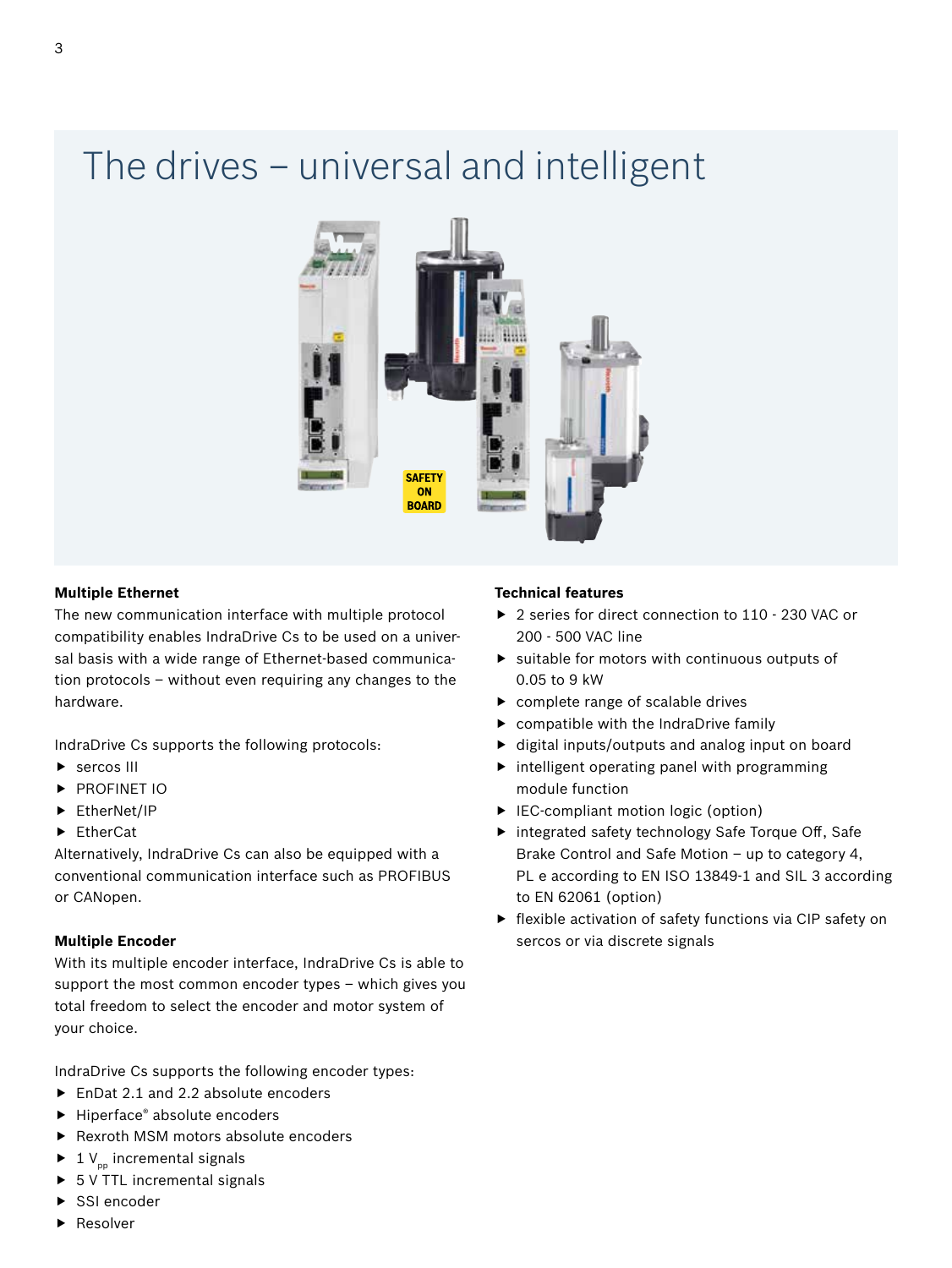268

220 130 130 130 130 130 130 130 130





**Dimensions size 3**





| Performance data    | <b>Mains connection voltage</b><br>[V] | <b>Dimensions size</b> | <b>Continuous</b><br>current<br>$[A_{\text{eff}}]$ | <b>Maximum</b><br>current<br>$[A_{\text{eff}}]$ | DC bus continuous power<br>without/with choke<br>[kW] |
|---------------------|----------------------------------------|------------------------|----------------------------------------------------|-------------------------------------------------|-------------------------------------------------------|
| HCS01.1E-W0003-A-02 | 3 AC 110 $\dots$ 230 V <sup>1)</sup>   | $\mathbf{1}$           | 1.4                                                | 3.3                                             | $0.15/-$                                              |
| HCS01.1E-W0006-A-02 |                                        | 1                      | 2.4                                                | 6.0                                             | $0.25/-$                                              |
| HCS01.1E-W0009-A-02 |                                        |                        | 3.0                                                | 9.0                                             | $0.46/-$                                              |
| HCS01.1E-W0013-A-02 |                                        |                        | 4.4                                                | 13.0                                            | $0.80/-$                                              |
| HCS01.1E-W0018-A-02 |                                        | 2                      | 7.6                                                | 18.0                                            | $1.80/-$                                              |
| HCS01.1E-W0005-A-03 | 3 AC 200  500 V                        | $\mathbf{1}$           | 2.0                                                | 5.0                                             | $0.46/-$                                              |
| HCS01.1E-W0008-A-03 |                                        |                        | 2.7                                                | 8.0                                             | $0.86/-$                                              |
| HCS01.1E-W0018-A-03 |                                        | $\mathfrak{p}$         | 7.6                                                | 18.0                                            | $1.70/-$                                              |
| HCS01.1E-W0028-A-03 |                                        | 2                      | 11.5                                               | 28.0                                            | 2.60/4.00                                             |
| HCS01.1E-W0054-A-03 |                                        | 3                      | 21.0                                               | 54.0                                            | 9.00/14.00                                            |

220 70

Ó

 $^{\,1)}$  Operation with single-phase power supply, derating at HCS01.1E-W0013 and -W0018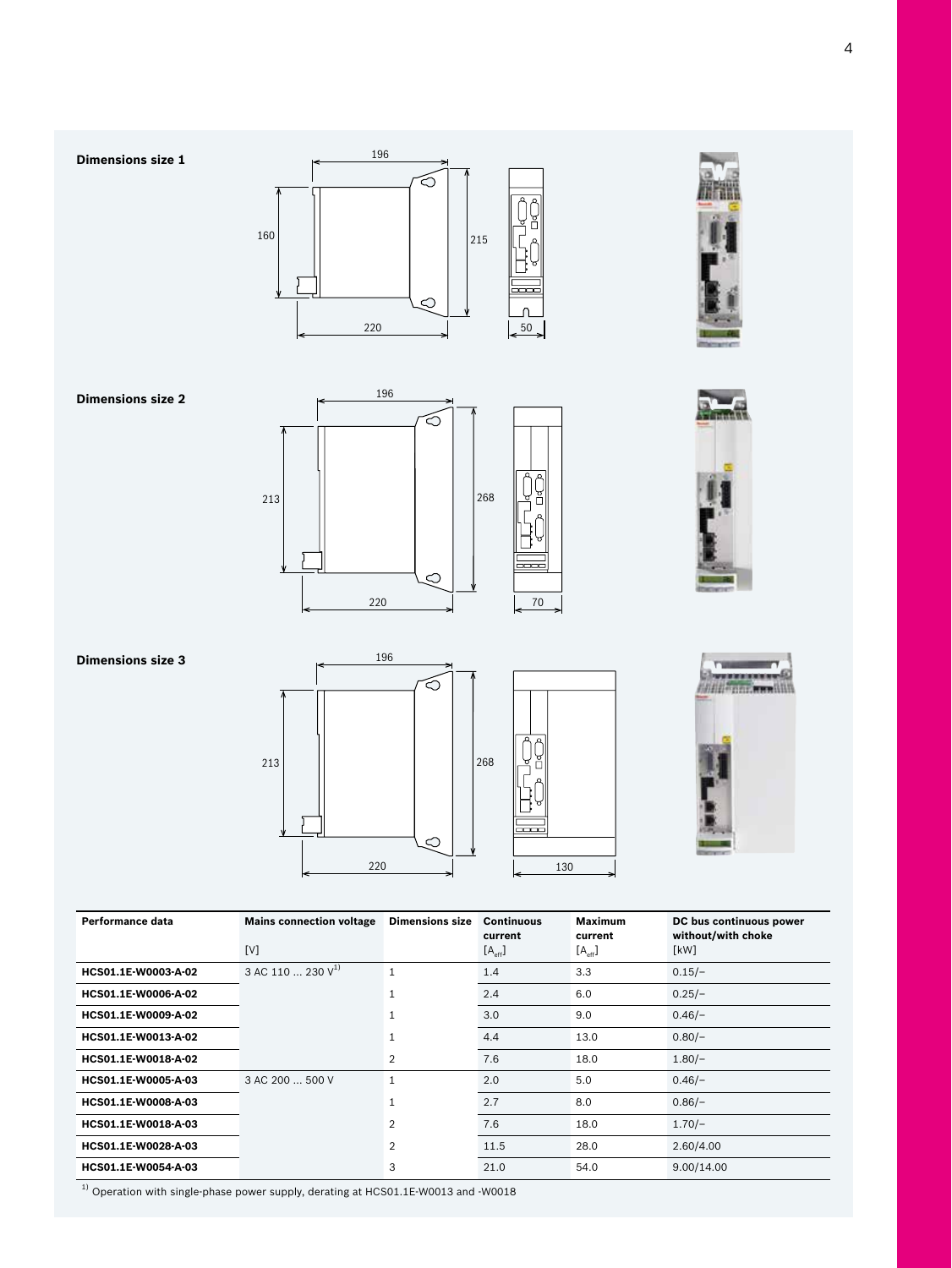### The motors – dynamic and compact

The maintenance-free MSM motors are available in five sizes with continuous mechanical outputs of up to 750 W. Thanks to their high power density in combination with a short length and minimal flange size they are suitable for use in a wide variety of applications. The motors designed to protection category IP54 are equipped with an absolute encoder and can be supplied optionally either with or without a holding brake. They are absolutely ideal for use on IndraDrive Cs drives with 3 AC 230 V line input. For higher mains connection voltages and continuous ratings of up to 9 kW, please choose from our comprehensive range of IndraDyn motors.

**Dimensions**

220 50







| Motor           | <b>Continuous</b><br>rating | <b>Continuous</b><br>standstil<br>torque | <b>Maximum</b><br>torque | Maximum<br>speed                       | <b>Dimensions</b> |                                  |           |            |            |            |                          | <b>Protection</b><br>category |                             |
|-----------------|-----------------------------|------------------------------------------|--------------------------|----------------------------------------|-------------------|----------------------------------|-----------|------------|------------|------------|--------------------------|-------------------------------|-----------------------------|
|                 | $P_{N}$<br>[W]              | $M_{\odot}$<br>[Nm]                      | $M_{\text{max}}$<br>[Nm] | $n_{\text{max}}$<br>[ <sub>rpm</sub> ] | A<br>[mm]         | B without/<br>with brake<br>[mm] | C<br>[mm] | ØΒ<br>[mm] | ØΕ<br>[mm] | ØF<br>[mm] | ØG<br>$\lceil mm \rceil$ | H<br>[mm]                     |                             |
| <b>MSM 019A</b> | 50                          | 0.16                                     | 0.48                     | 5.000                                  | 38                | 72/102                           | 25        | 8          | 30         | 45         | 3.4                      | 51                            | <b>IP54</b><br>(shaft IP40) |
| <b>MSM 019B</b> | 100                         | 0.32                                     | 0.95                     | 5.000                                  | 38                | 92/122                           | 25        | 8          | 30         | 45         | 3.4                      | 51                            |                             |
| <b>MSM 031B</b> | 200                         | 0.64                                     | 1.91                     | 5.000                                  | 60                | 79/115.5                         | 30        | 11         | 50         | 70         | 4.5                      | 73                            |                             |
| <b>MSM 031C</b> | 400                         | 1.3                                      | 3.8                      | 5.000                                  | 60                | 98.5/135                         | 30        | 14         | 50         | 70         | 4.5                      | 73                            |                             |
| <b>MSM 041B</b> | 750                         | 2.4                                      | 7.1                      | 4.500                                  | 80                | 112/149                          | 35        | 19         | 70         | 90         | 6                        | 93                            |                             |